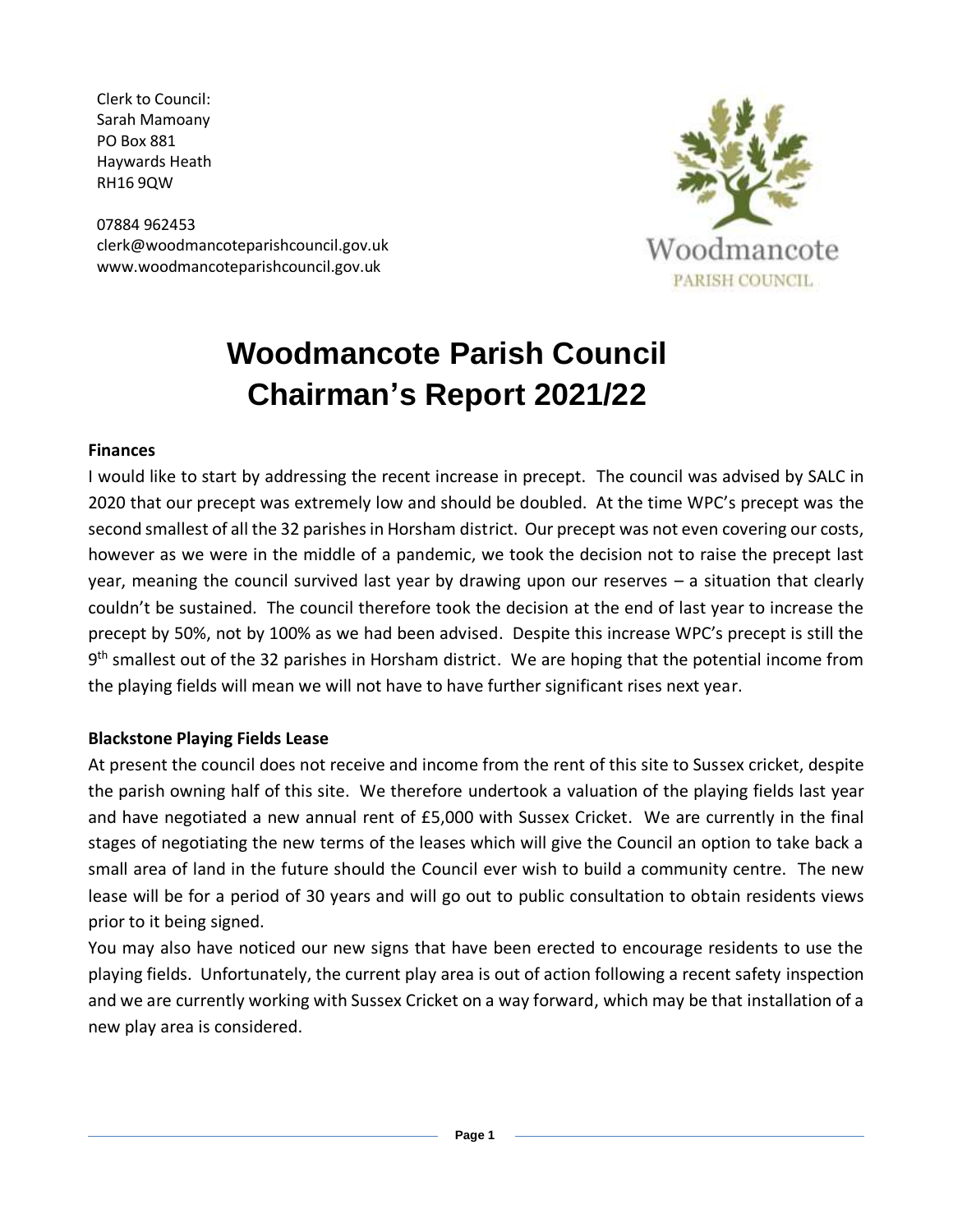#### **New Councillors**

The Council welcomed new Councillors this year which means that at the end of our financial year all 9 seats are filled. Len Fricker joined the Council in 2021 but sadly had to resigned due to other commitments, we thank him for his time. We welcome Kelvin Donald, Libby Morris and Rob Hulkin to the Council and we look forward to working with them and having a full table at our meetings now!

## **Community Highways Scheme**

Speed of traffic in the parish has been a concern for some time and the council, submitted an application for a community highways scheme over a year ago. The scheme has moved forward and It has now been confirmed that a 40mph speed limit will be submitted for the Swains end of the A281 and will continue right up to the 30mph limit when entering Henfield. A 50mph speed limit will be introduced at the western end of the A281. These will be subject to Traffic Regulation Orders and we are awaiting further updates on this from WSCC Highways, however we are advised that this work has been budgeted for 2022/23.

# **SID (Speed Indicator Device)**

Unfortunately, our SID was involved in a road traffic accident and is now out of action, so we are currently making an insurance claim to replace this. We are also potentially looking to purchase more units later this year and will be looking at solar options.

## **Community Speedwatch**

Progress with getting the Community Speedwatch scheme up and running has been slow, but we were fortunate enough to receive a grant from the Police Property Act Fund to purchase the equipment and we are hoping to be up and running soon. If traffic speed is of concern to you and I know it is to many, why not get involved with this project – we need further volunteers urgently, so please do contact the Clerk to find out more.

#### **Planning**

Planning matters continue to be a large part of our Council meetings and this year we objected strongly to the planning application to redevelop the Parish Hall site, which involved the demolition of this lovely old building that the community are keen to retain. The application was refused, and I understand that the site is now back on the market.

The garage site at Blackstone Garages continues to rumble on with further applications currently being reviewed by the Council.